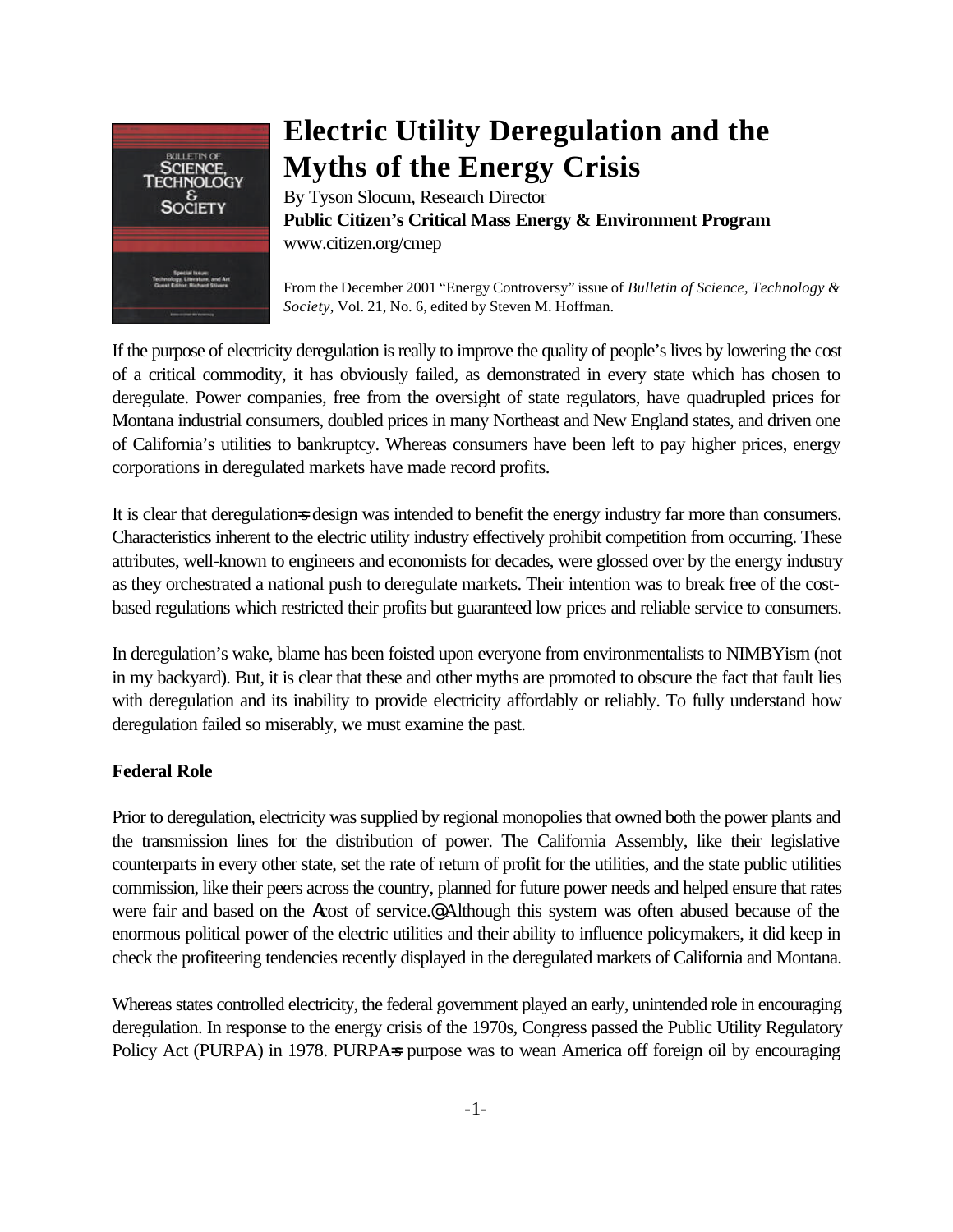alternative fuels for generating electricity. PURPA requires utilities to buy power from independent power producers (mostly small generators, or ones using renewable energy sources) at a price approved by regulators. To achieve PURPA=s objective of encouraging alternative energy supplies, regulators in many states approved high prices for long-term PURPA contracts, which were passed on to consumers in the form of higher rates. $<sup>1</sup>$ </sup>

At the same time, many utilities were building or just bringing on-line nuclear power plants. These reactors experienced tremendous cost overruns due to significant construction costs, expensive compliance with safety regulations, and significant waste disposal costs.

The Energy Policy Act of 1992 (EPACT) started to chip away at utilities= monopolies by expanding the Federal Energy Regulatory Commissions (FERC) authority to order utilities to allow independent power producers equal access to the utilities= transmission grid. Together, PURPA and EPACT provided the first cracks in the utilities=monopoly.<sup>2</sup>

By the mid-1990s, large industrial consumers sought to escape the high costs of power in some parts of the country, such as California, that came as a result of building expensive nuclear power plants. At the same time, independent power producers such as Enron were actively lobbying to be able to sell power to these big consumers. Political pressure for deregulation mounted because the breakup of the \$300 billion dollar utility industry meant huge amounts of money could be made. No doubt, too, the meteoric rise of the dot.com industry in the early- and mid-1990s put pressure on the energy industry to increase their rates of return. Enron, an important campaign contributor to the Republican Party and to President Bush, lobbied for deregulation not only in California but at state legislatures across the nation and in Congress.

Despite warnings from Public Citizen and other consumer groups, deregulation was heartily embraced by both political parties. Under the Clinton administration, the U.S. Department of Energy (DOE) even wrote its own federal deregulation bill that it promoted unsuccessfully.

The federal government got more involved in 1996. Seeking to further compromise the utilities= monopoly, FERC issued Order 888, which was even more aggressive in its requirement that utilities open their transmission to independent producers. FERC's intent was to introduce competition at the wholesale level and to keep utilities from using their control of the transmission system to limit the entry of lower priced generation. But the primary result was to force states to deregulate, or else their regulated monopolies would get priced out by utilities operating in other states who had access to the transmission lines. Order 888 led to increased independent power generators, which overwhelmed most state-s ability to manage supply. This inability to plan for and manage supply prompted many states, including California, to fully deregulate their wholesale markets.<sup>3</sup>

In December 1999, FERC issued Order 2000 calling for the creation of regional transmission organizations (RTOs), independent entities to replace state control and operation of the transmission grid. If the establishment of RTOs is allowed to proceed, states will lose the ability to control electricity prices and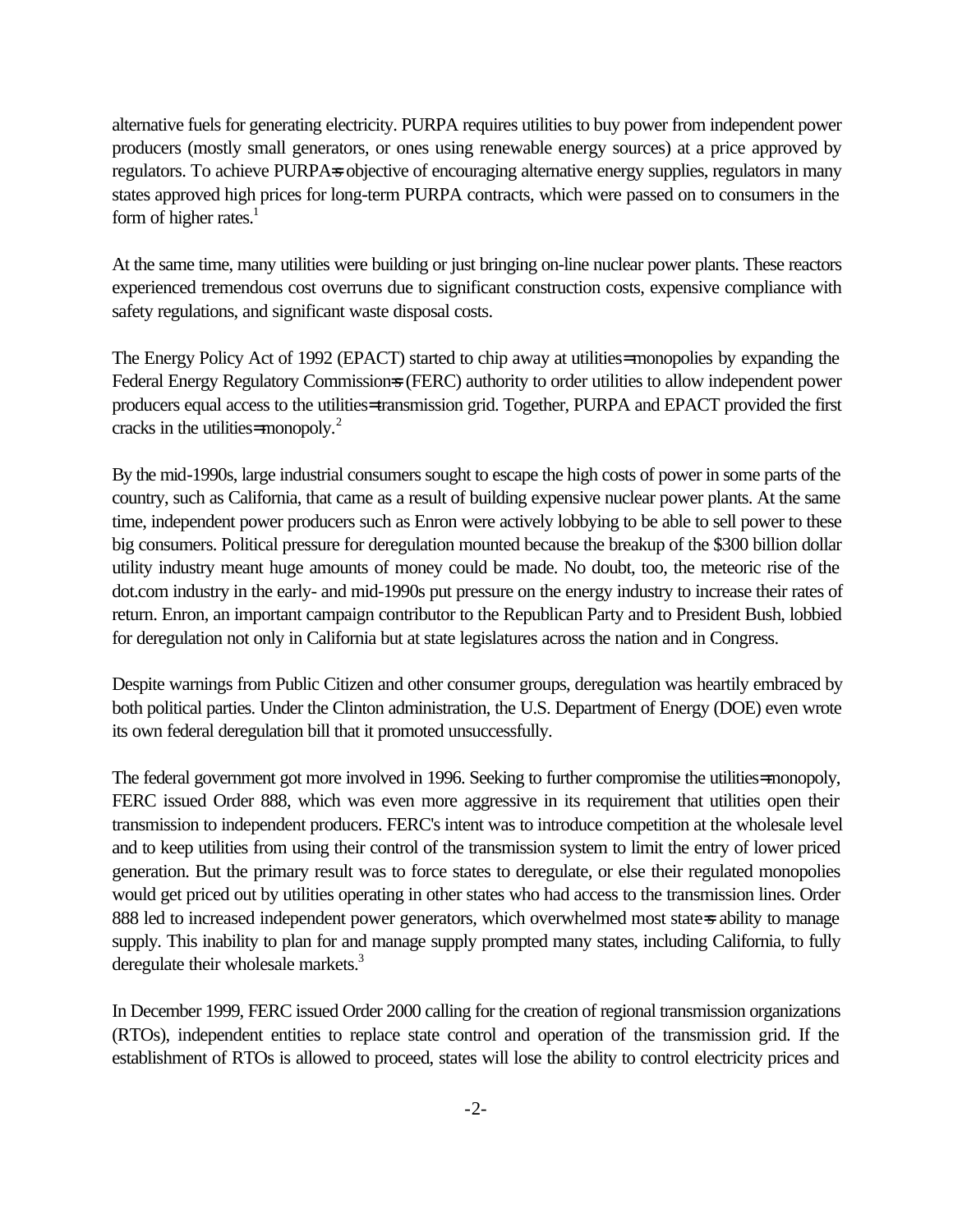reliability for their citizens, and corporations will have more free reign over the nations energy markets.

### **The California Debacle**

California=s utilities were initially skeptical of deregulation because of the high cost of power from their nuclear plants. But, the rise of technology stocks placed enormous pressure on the energy industry to achieve higher rates of return, as Wall Street threatened to move its capital elsewhere unless energy companies found a way around their tightly controlled profit margins. Utilities ended up lobbing heavily for deregulation because they knew that their enormous political clout in the state legislature could shape deregulation=s outcome.

In response to federal policies and industry pressure, 24 states and the District of Columbia passed legislation and regulations to deregulate their electricity markets between 1996 and 2000 (at the end of 1999, 12 had passed deregulation legislation).<sup>4</sup> California was one of the first to jump in. The state-s extremely complex legislation, written primarily by California=s utilities, created a vast program for a vast market. It was wrangled over in a series of rapid-fire hearings, and rammed through the legislature in a process that took only 3 weeks. It was unanimously passed and signed into law by Governor Pete Wilson in the fall of 1996.

The legislation, written and supported by utilities, privatized their profit and socialized their risks. The most glaring example of this was the \$28 billion dollar consumer-funded bailout for the utilities= so-called stranded costs.<sup>5</sup> Stranded costs are essentially mortgage payments that the utilities make to cover their purchase of expensive boondoggle nuclear power plants. The utilities argued that the bailout was necessary because they would now be assuming marketplace risk, and the uncertainty of their future profits made the paying off of debts they incurred under regulation too burdensome. To accomplish this bailout, rates were artificially frozen for 4 years, at what was then 50% above the national average cost of electricity.<sup>6</sup> To date, ratepayers paid approximately \$28 billion through added costs to their electric bills to bail out the utilities.

In 1998, a coalition of consumer groups called Californians Against Utility Taxes sponsored a ballot initiative, Proposition 9, which would have invalidated portions of the 1996 deregulation bill and prevented the utility bailout. The proposition would have required the utilities and their shareholders, not ratepayers, to bear the burden of the \$28 billion bailout.<sup>7</sup> According to energy analysts at the California Energy Commission, if Proposition 9 had passed, residential power customers would have seen their energy costs fall between 18 to 32 percent.<sup>8</sup> California's utilities spent more than \$30 million defeating Proposition 9, compared to the \$1 million spent by consumer advocates (a similar grassroots ballot effort in Massachusetts met an equivalent fate).<sup>9</sup>

The state=s deregulation legislation not only provided utilities with a bailout, but financed an international spending spree by the utilities using non-California subsidiaries. They purchased power plants and propped up the value of their stock through share buybacks. The stranded cost bailout provided them with capital, which they used to invest in other industries that they had been prohibited from entering under the regulated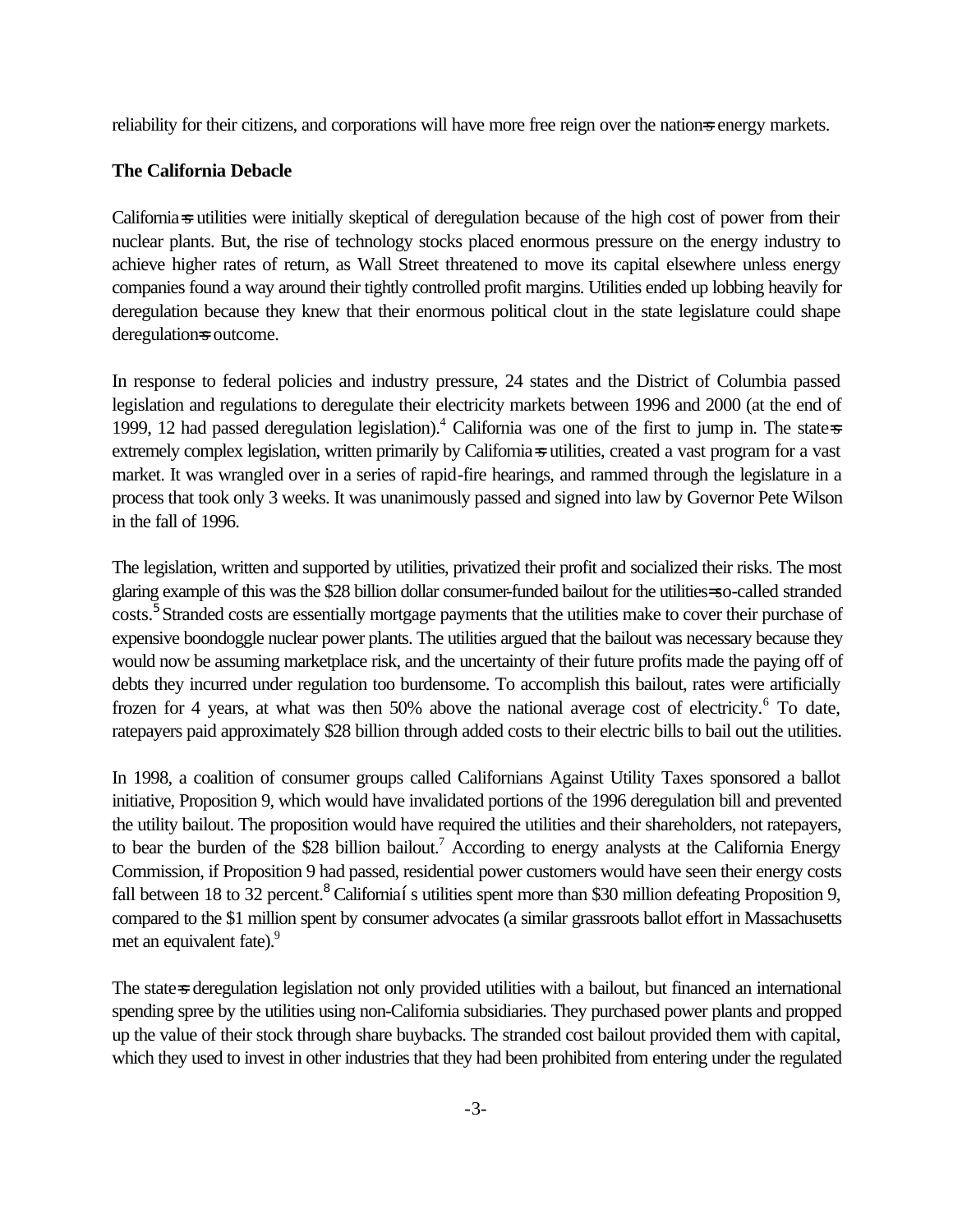monopoly system. California=s utilities invested in telecommunications and other types of high-growth services that they planned to sell in conjunction with their sale of electricity.

Edison International is largest unregulated subsidiary is Mission Energy, created in 1990. Missions revenues and profits did not take off until 1999, when Edison International transferred billions in consumer-funded stranded cost funds out of California. A Public Citizen analysis shows that Mission Energy, along with a few other smaller Edison International subsidiaries, spent more than \$10 billion on non-California investments since December 1998. In addition, Edison International spent \$2.35 billion on stock buyback programs since deregulation began. $10$ 

PG&E=s high-growth subsidiary, National Energy Group, has not been as forthcoming, electing not to disclose the purchase price of many of its recent acquisitions. Information gleaned from several news reports reveals that since 1999, PG&E=s purchases outside California and the Pacific Northwest total at least \$9 billion. PG&E spent over \$1 billion on its own stock buyback plans since the onset of deregulation. The consumer-funded bailout and the forays into new industries increased the utilities= earning potential and were strongly applauded by Wall Street. $^{11}$ 

Deregulation provided incentives for California=s utilities to sell their power plants to unregulated companies. They sold most of their fossil fuel plants at above the book value, making a significant profit. They retained their nuclear and hydro-power generation due to the extraordinary regulatory demands on these two generation sources.

The deregulation legislation also transferred control over pricing of electricity generation to FERC. FERC ended cost-based pricing, and certified that each of the participants was now allowed to charge market prices—whatever price the market would bear.

Most of the corporations that bought the California utilities= power plants were from out of state and included Virginia-based AES, North Carolina-based Duke, Minneapolis-based Xcel, and Houston-based Dynegy and Reliant. Eleven major companies, some of which simply buy and sell power without actually owning a single power plant, were selling electricity into the state=s auction, where electricity is bought and sold several times (in paper transactions) before it is actually delivered to consumers.

#### **Why Deregulation Failed**

America has painfully learned what happens when deregulation is applied to an industry with inelastic supply and demand, high capital costs and prohibitively expensive transaction costs. With state government regulators no longer officiating wholesale electricity markets, the inherent characteristics of electric generation leads to excessive market power concentrated in a handful of energy companies.

Unlike other industries in the American economy, it is very difficult to foster competition in the electricity industry. Electricity is high overhead costs limit the number of players, since it requires hundreds of millions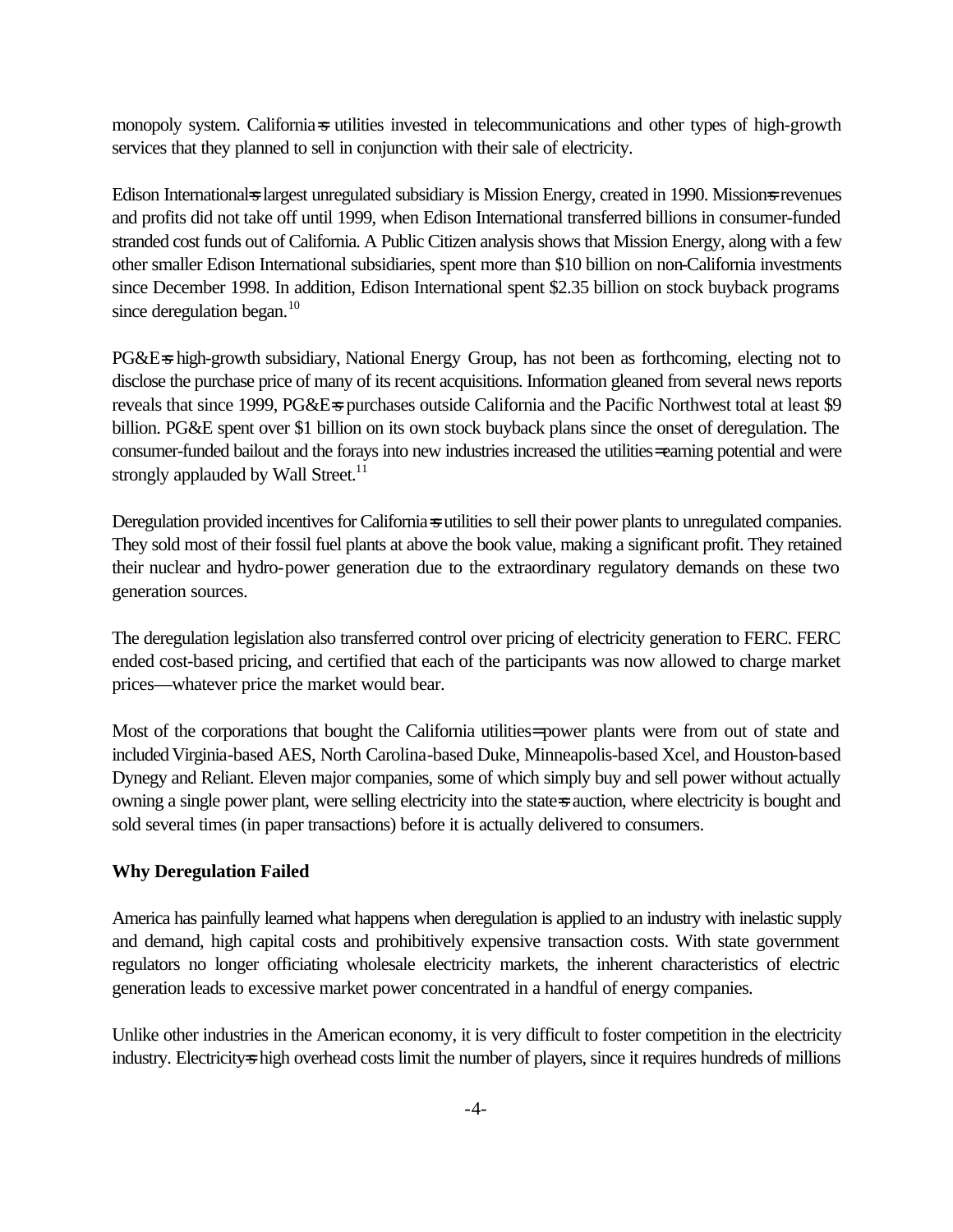to build or buy a power plant. And building one is not easy, as construction can take years. Constraints on siting power plants also inhibit competition because plants must be near power lines and meet minimum public health standards, since those using natural gas, oil or coal (as  $70\%$  of U.S. plants do<sup>12</sup>) produce harmful emissions.

These constraints on power plant construction not only limit competition, but also the flexibility of supply to respond to changes in demand. Unlike other products, electricity cannot be stored after it is produced; it must be immediately consumed. The capital constraints that restrict the entry of new generators into the market, therefore, limit the ability of supply to match demand. Unless orderly advance planning is conducted to match supply with demand, shortages occur that drive up the price of electricity. And when the few corporations who control the power plants are left unregulated, there is tremendous incentive to withhold supply to create artificial shortages to drive up prices and profits.

High transaction costs spent on household consumers for billing, repair and other customer services force electricity providers to operate on very narrow profit margins for each household consumer. Large industrial customers, with their economies of scale, have lower transaction costs and pay far lower rates. In 2000, for example, the average American household paid 8.22 cents per kilowatt hour for electricity, 84% higher than what the average industrial consumer paid (4.46 cents). Households also paid 14% more than the average commercial consumer  $(7.22 \text{ cents})^{13}$ . Although price discrimination exists under a regulated scenario, it becomes more severe under deregulation, forcing household consumers to incur higher costs by subsidizing commercial and industrial consumers even more.

Although these structural impediments to competition in electricity markets have been well known to economists for decades, policy makers at FERC and state lawmakers naïvely assumed that competition would magically appear once the wand of deregulation was waved. But they forgot, or ignored, the fact that the energy corporations who spent millions lobbying for deregulation were intent on exploiting these wellknown problems.

Problems in California arose almost immediately once the state deregulated the wholesale market because the energy companies were now unaccountable to consumers. No longer forced to sell electricity for a set price to a geographically defined consumer base, energy companies used the inherent limitations in the electricity industry to leverage their market power to manipulate prices and supply. And, state regulators were powerless to stop them.

The problem was that as soon as utilities break up their monopolies by selling their power plants, states cede regulatory authority over the electricity produced by those plants. Under standard interpretations of the 1935 Federal Power Act, states can regulate only the retail sale of electricity to *end consumers* (courts have ruled that wholesale sales of power are too fluid for individual states to handle, therefore classifying it as interstate sales subject to federal jurisdiction).<sup>14</sup> Under regulation, the utilities generated electricity at their own plants, delivered that electricity over their own wires, and sold the product to end consumers. Regulating the retail price meant that states were, by extension, regulating the wholesale market, too,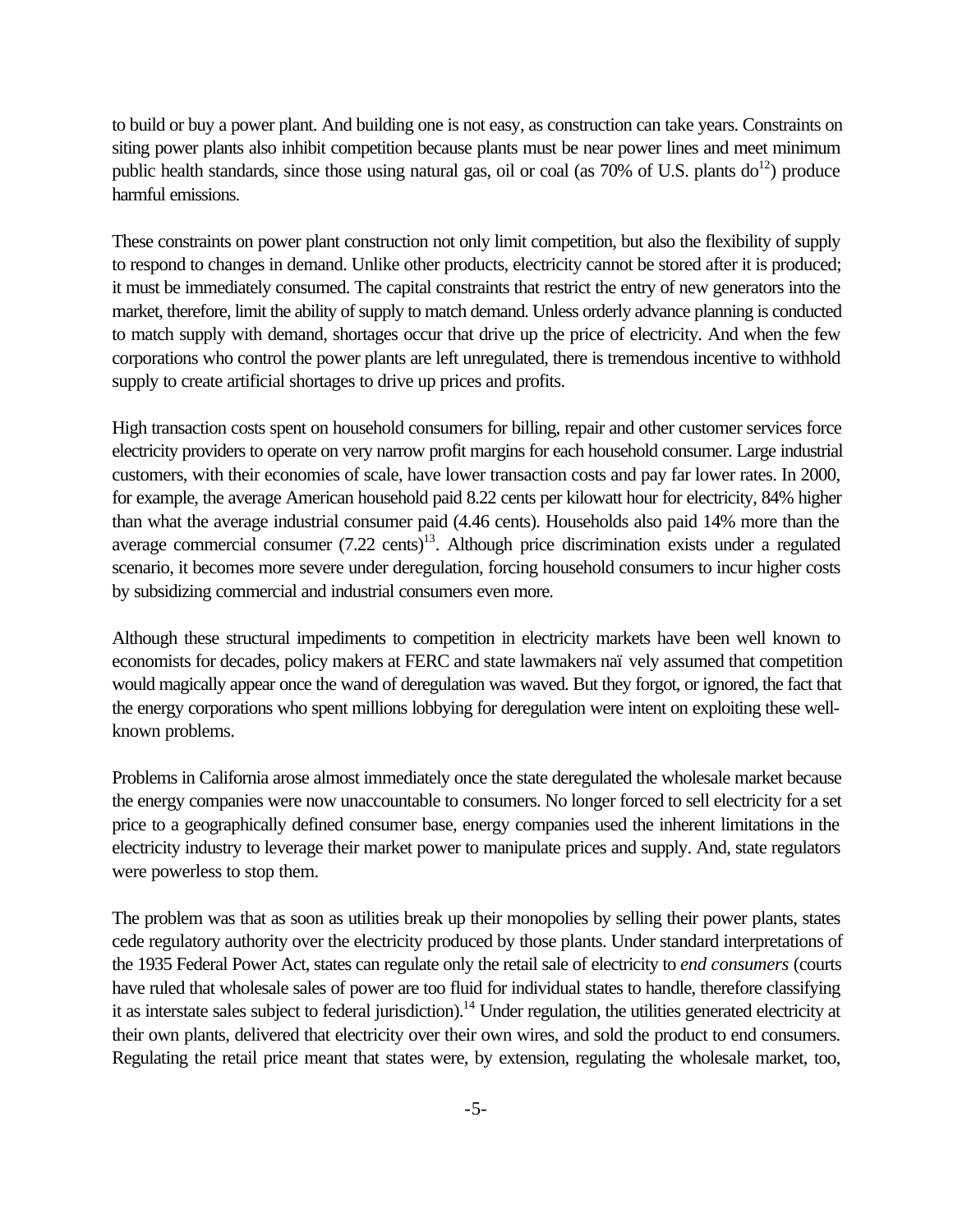because the same company controlled both the wholesale and retail markets.

The fact that utilities in deregulated states routinely sold their power plants for two or three times their book value should have been an indication that the purchasers of these plants clearly expected huge rates of return from their new investments. As prices in California=s wholesale market skyrocketed, the profits enjoyed by the unregulated power companies followed suit.

### **Price Caps Problem?**

Deregulation proponents attempt to justify these failings by arguing that full deregulation removing all retail price controls to force consumers to pay the full wholesale price is the solution to America=s ills. They argue that price controls discourage adequate investment because power companies had no incentive to build new plants, as their rate of return was limited by the retail price caps.

Every state which has pursued deregulation has included retail price caps as part of their plan, to account for the utilities= so-called *stranded costs*, or debts the utilities accumulated building expensive nuclear power plants in the 1970s and 1980s. Utilities in deregulated states argued that unless they were relieved of these debt burdens, they would be unable to compete in a deregulated market. State lawmakers agreed to a compromise, where consumers paid off the utilities= stranded costs in exchange for a rate freeze on consumers electric bills. Once consumers were finished paying off the stranded costs, the rate freeze would end.

If retail price caps are removed at a time of very high wholesale prices, the Aconservation by force@ would prove to be not only politically unacceptable but would incorrectly assume that high prices are the result of a competitive market and should rightfully be passed on. Prices in a deregulated wholesale market are high because the inelasticity of supply has led to excessive scarcity rents,

| <b>Wholesale Electricity Market</b>                                                             |                           |                                                       |                         |                                                        |                                              |                |  |  |  |
|-------------------------------------------------------------------------------------------------|---------------------------|-------------------------------------------------------|-------------------------|--------------------------------------------------------|----------------------------------------------|----------------|--|--|--|
| Company (HQ Location)                                                                           | -99<br>Profit<br>$$$ mil) | $\lambda$ 00 Profit, \$<br>mil (vear<br>dereg failed) | $\frac{0}{0}$<br>Change | Profit $1st$<br>Half $\lambda$ 00<br>$(S \text{ mil})$ | Profit $1st$<br>$Half \times 01$<br>$$$ mil) | $\%$<br>Change |  |  |  |
| West Coast Power (joint-venture)<br>between Minneapolis-based Xcel and<br>Houston-based Dynegy) | \$29                      | \$245                                                 | $+745%$                 | $$52*$                                                 | $$84*$                                       | $+61%$         |  |  |  |
| Dynegy (Houston)                                                                                | \$152                     | \$501                                                 | $+230%$                 | \$160                                                  | \$285                                        | $+78%$         |  |  |  |
| AES (Virginia)                                                                                  | \$228                     | \$641                                                 | $+181%$                 | \$407                                                  | \$218                                        | $-46%$         |  |  |  |
| Williams (Oklahoma)                                                                             | \$221                     | \$524                                                 | $+137%$                 | \$452                                                  | \$539                                        | $+19%$         |  |  |  |

Deregulations Price Gougers: Profits by the Eight Major Energy Corporations In California-s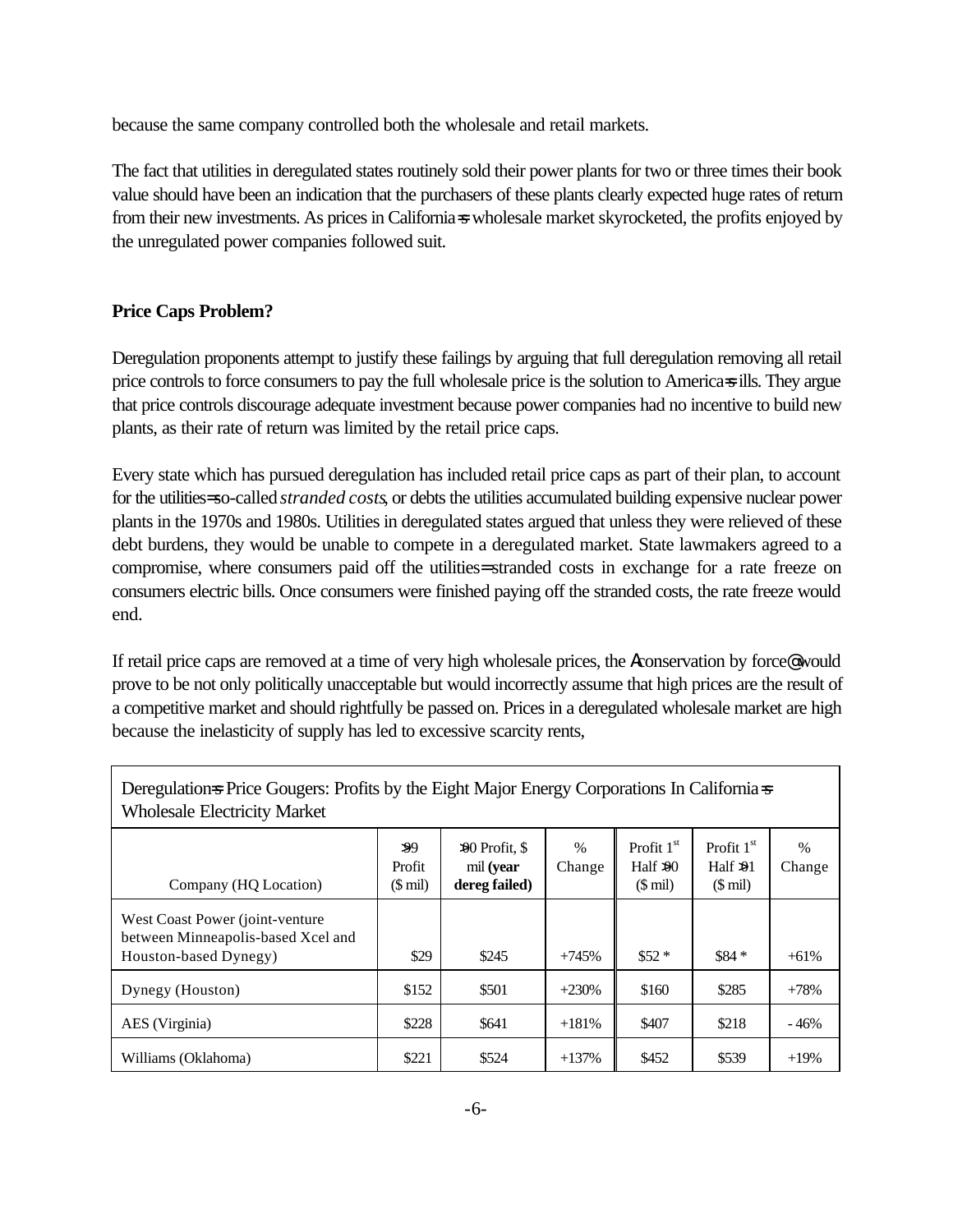| <b>Wholesale Electricity Market</b>                   |         |         |         |         |         |         |
|-------------------------------------------------------|---------|---------|---------|---------|---------|---------|
| Duke (North Carolina)                                 | \$847   | \$1,776 | $+110%$ | \$722   | \$877   | $+21%$  |
| Reliant (Houston)                                     | \$508   | \$838   | $+65%$  | \$357   | \$536   | $+50%$  |
| Enron (Houston)                                       | \$893   | \$979   | $+10%$  | \$627   | \$829   | $+32\%$ |
| Mirant (subsidiary of Atlanta-based)<br>Southern Co.) | \$361   | \$319   | $-12\%$ | \$194   | \$304   | $+57%$  |
| <b>TOTAL</b>                                          | \$3,239 | \$5,823 | $+80%$  | \$2,971 | \$3,672 | $+24%$  |

Deregulations Price Gougers: Profits by the Eight Major Energy Corporations In California-s

\* 1st Half 2000 and 2001 figures are for NRG, parent company of West Coast Power, and a subsidiary of Xcel. SOURCE: Data compiled by Public Citizen from company 10-K and 10-Q reports filed with the SEC.

helping energy companies dictate prices. For example, West Coast Power, the NRG subsidiary that owns California power plants for the parent company Xcel, had after-tax profits of over \$245 million in the year prices for California electricity skyrocketed—745 percent higher than a year earlier in 1999.<sup>15</sup>

A Public Citizen analysis of the eight major power companies controlling California=s market show that from 1999 to 2000—the latter being the year that California=s deregulation scheme collapsed —their after tax profit jumped by \$2.6 billion, from \$3.2 billion in 1999 to \$5.8 billion in 2000. The trend continued in 2001, with profits of nearly \$3.7 billion in just the first six months, an increase of 24% over the record profits of the first six months of the 2000 year.

These income figures, however, significantly underestimate the actual profits these companies made from their California operations. Other than West Coast Power, which only owns power plants in California, the balance sheets of the other companies include results from all of their activities. Because these corporations are not required to reveal the income they made in California, their profit numbers are dragged down by other sectors which lost money.

State investigators, sifting through confidential wholesale price information, have calculated that these top energy corporations overcharged California=s utilities and ratepayers more than \$9 billion.<sup>16</sup> FERC has acknowledged that billions in refunds are to be collected from these profiteers, and is overseeing ongoing settlement talks between the state and the corporations. As is the norm for the slow-footed FERC, a decision on the refund order is not expected until at least March 2002.<sup>17</sup>

Although it was clear that prices in California and the entire western market were wildly out of control in 2001, President Bush remained firm in his opposition to temporary price controls. The federal government had lone jurisdiction over California=s dysfunctional wholesale market. In a tense meeting with California Governor Gray Davis in Los Angeles on May 29, Bush failed to grasp the irony of his proclamation that electricity price controls would lead to Amore serious shortages and even higher prices" made while sitting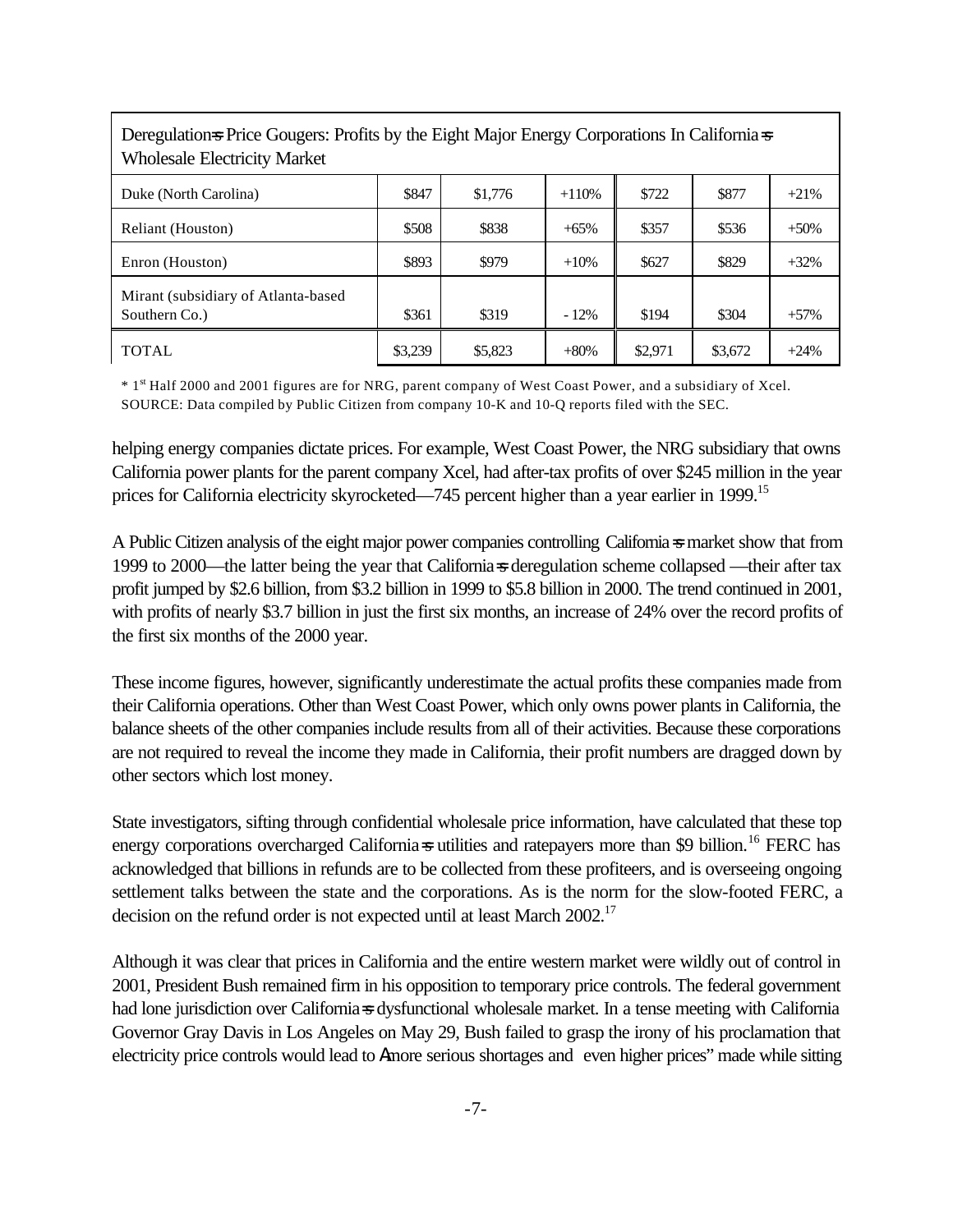in a building wired to one of the only regions in the state immune from the power crisis: the socialistic, cityowned power of Los Angeles.<sup>18</sup>

While Bush and FERC continued to play their "free market" ideological fiddle while California burned, the state=s utilities mounted huge losses as prices for the electricity they had to purchase on the wholesale market vastly exceeded the amount the state permitted them to charge consumers. The utilities= recent outof-state shopping splurge had left them with insufficient cash on hand to cover their bills. And Wall Street was unwilling to provide reasonable bond financing for companies with few prospects for recovery.

As a result, the taxpayers of California used the state-s impeccable credit to assume responsibility for purchasing electricity on behalf of the beleaguered utilities. The failure of the federal government to control wholesale prices forced California to spend \$60 million per day to purchase overpriced electricity from a handful of greedy companies.<sup>19</sup>

In light of the state spending tens of billions of dollars on electricity, even fellow Republicans hopped on board the price control train. Eight western state governors B half of whom are Republicans B called on Bush to enact price controls, and two GOP members of the House of Representatives with ratings at mid-90 percent from the American Conservative Union sponsored federal legislation to force Bush to enact price controls. Faced with the reality that their inflexible free-market ideology was a failure, Bush and the federal government relented.<sup>20</sup>

Since the federal government imposed round-the-clock wholesale price controls for the entire western electricity market in June 2001, prices have dropped significantly, and California has experienced not one single rolling blackout. Spot prices fell more than 80 percent immediately after the price controls took  $effect.<sup>21</sup>$ 

# **Rising Demand, Environmentalists and NIMBYism to Blame?**

Deregulation proponents have argued that California=s commitment to strong air quality standards prevented the development of adequate power plant construction. Environmentalists blocked or slowed the construction of power plants, the argument goes, and NIMBYism ensured that people's unwillingness to live next to a power plant prevailed over the energy needs of the greater good. Deregulation defenders claim that not a single power plant was constructed in California in the 1990s.

This claim, however, is false. California Energy Commission data clearly shows that 11 new power plants, with the capability to generate 1,200 megawatts of electricity, or enough power for more than a million homes, came on line during the  $1990s.<sup>22</sup>$ 

California has installed generation capacity of 55,000 megawatts - 20 percent more than the 2000 summer peak demand of around 45,000 megawatts.<sup>23</sup> The state=s problem was that about 30,000 megawatts of that capacity cannot be regulated by the state, thanks to deregulation. So the owners of the unregulated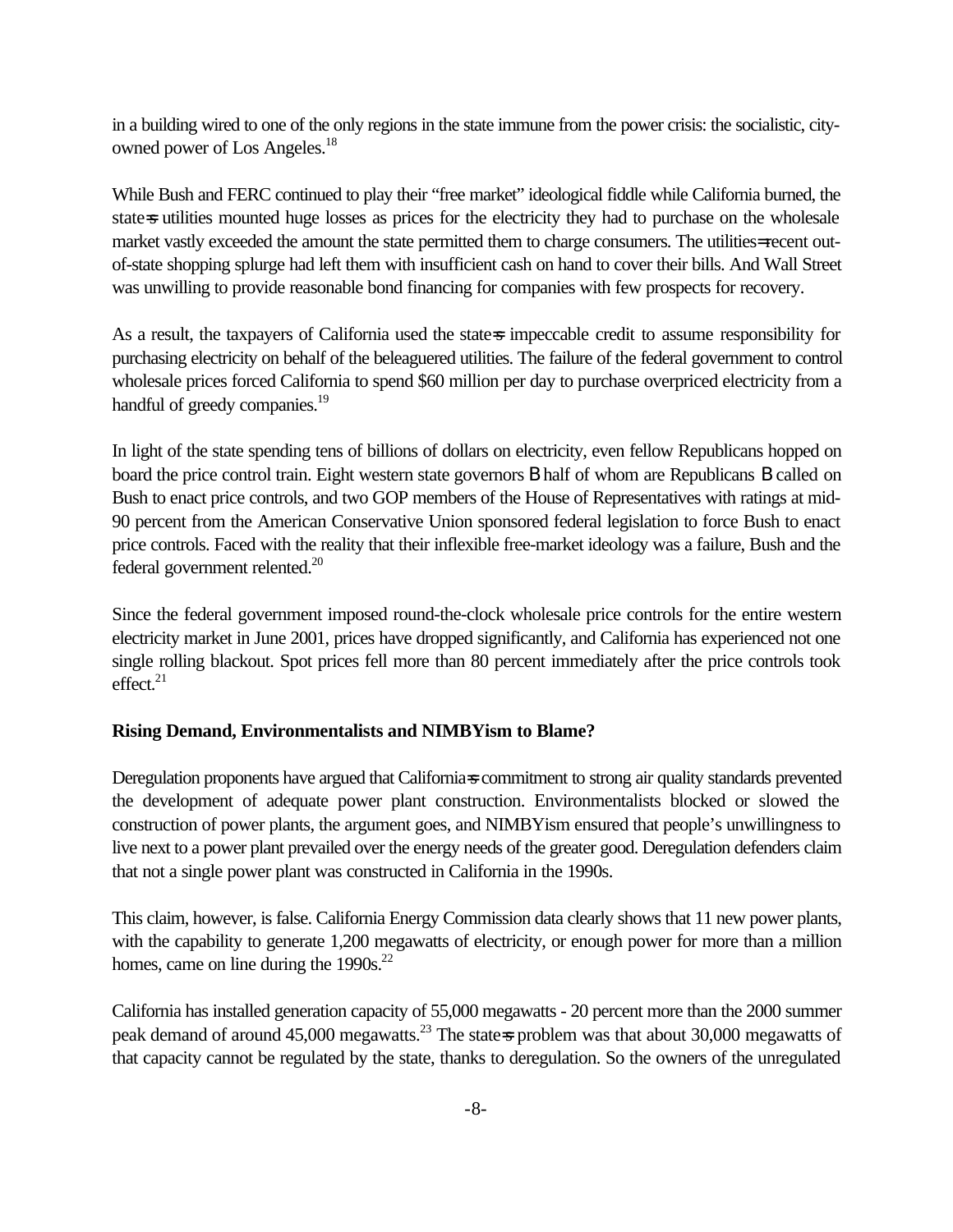plants have incentive to intentionally shut down plants in order to artificially constrict supply to drive the price of electricity higher at their other, operational, plants.

At the height of California's electricity crisis, as much as 13,000 megawatts was offline for undisclosed reasons. According to the *Wall Street Journal*, 461% more capacity was offline for undisclosed reasons in August 2000 compared to a year earlier.<sup>24</sup> In deregulated markets, Aundisclosed@ power plant shutdowns are a new phenomena: under state-regulated markets, power plant owners must continually disclose any problems which force a plant shutdown.

Williams, an Oklahoma power marketing firm with a significant presence in California, was fined tens of millions of dollars by FERC for intentionally shutting down some of its power plants. The federal investigation found that Williams intentionally withheld output at one of its plants so it could charge rates 12 times higher at its neighboring power plant. The lack of accountability in deregulated wholesale markets allows corporations to manipulate critical commodities like electricity.<sup>25</sup>

These facts, that the state indeed had adequate capacity that was poorly managed by unaccountable corporations, forced the nations leading libertarian think tank, the Cato Institute, to draw the same conclusion in a July 2001 report: AWe find little evidence to support the argument that environmentalists are primarily to blame for the [California deregulation] crisis.<sup>@26</sup>

Of course, increased investments in energy efficiency and renewable energy technologies would have liberated California from the current centralized, integrated energy system that is based on polluting gas and dangerous nuclear energy. Whether a state deregulates or not, expediting the transition to a least-cost, environmentally sustainable energy system based on full exploitation of decentralized energy efficiency and renewable energy sources is the only path for a sustainable energy future.

# **Shared Misery: Montana and the Looming Crisis in Other States**

A growing number of the 23 other states which passed some form of deregulation legislation have taken heed of the powers of re-regulation. Arizona, Nevada, New Mexico, Oklahoma and West Virginia have essentially repealed deregulation, others (Arkansas, Montana, New Hampshire, Oregon) are busy scaling it back, and most of those 26 states that were on the fence are running away as fast as they can.<sup>27</sup>

Of these, Montana is the only state outside California that fully deregulated. In April 1997, the Governor signed Montana=s deregulation law, which allowed the state=s industrial consumers the right to negotiate long-term contracts with alternative electricity providers beginning July 1998. Residential and small business consumers were not scheduled to deregulate until July 2002.<sup>28</sup>

It was unclear what advantage Montana lawmakers saw when they chose to deregulate. After all, Montana had the seventh cheapest residential electric rates in the nation—owing to the state's heavy reliance on the two cheapest forms of electricity generation, coal (56% reliance) and hydroelectric (42% reliance). Access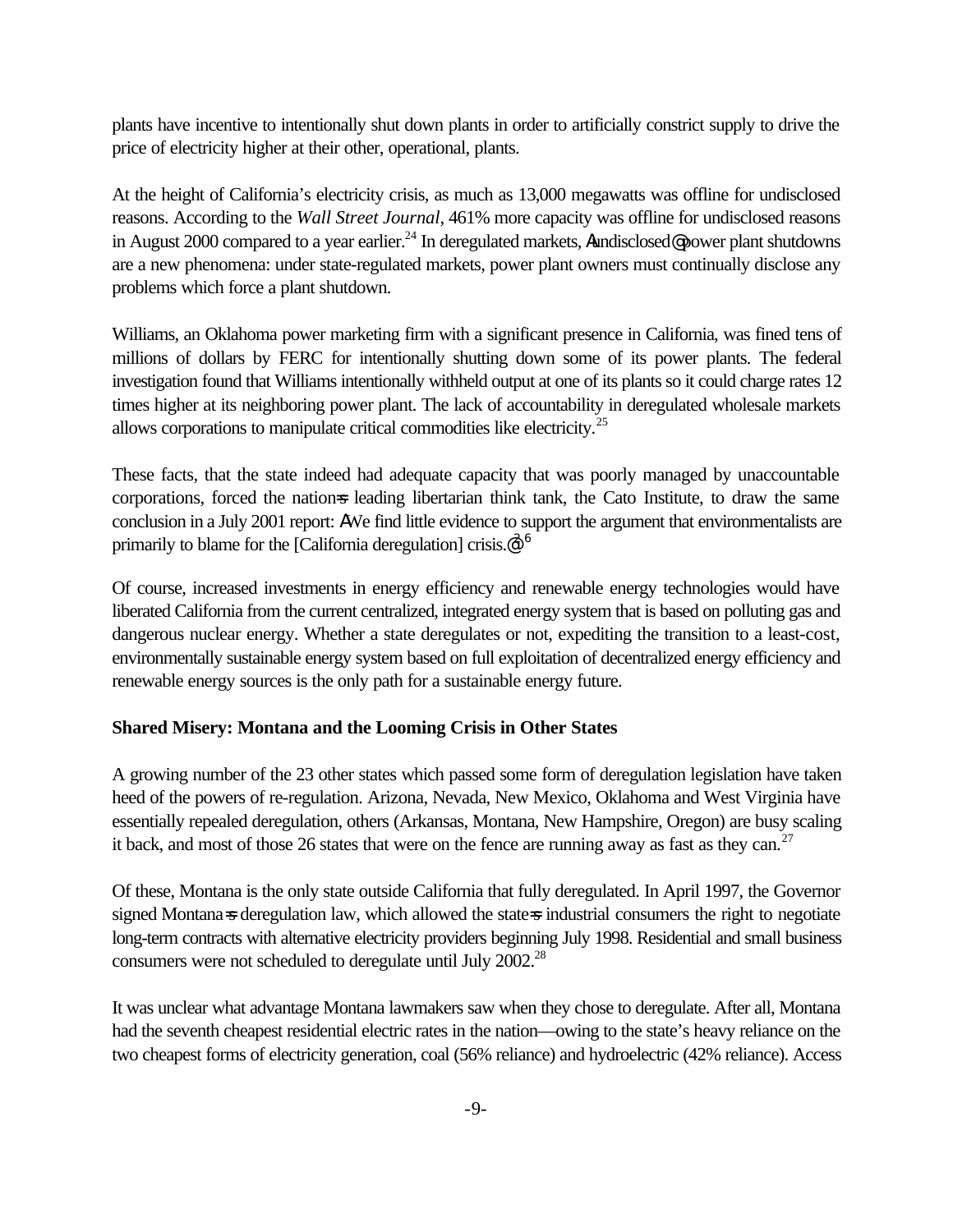to abundant coal seams and rivers, combined with very low population density, allows for Montana to export between 40% and 60% of the electricity it produces—providing residents with ample surpluses of electricity.<sup>29</sup>

Regardless, Montana Resources, a copper smelting firm which requires large amounts of electricity to run its operations, was one of many industrial consumers which sought alternative suppliers to the state-s traditional monopoly, Montana Power. The mining company=s president, Greg Stricker, was an early and eager advocate for deregulation. He had argued that if Montana failed to deregulate, companies like his would simply buy their electricity from power providers operating out of state. Montana's deregulation law left Stricker's company, along with other large industrials, free to negotiate long-term contracts with the provider of their choice.

Whereas the  $1<sup>st</sup>$  year and a half was uneventful, in December 1999 Montana Power sold 100% of their generation assets to one company, Pennsylvania-based PPL. Just like in California, PPL operated as an unregulated monopoly as soon as the generation was split from the utility. PPL spun off a Montana subsidiary which operated the plants, and in the year and a half since they have presided over Montana=s deregulated electricity market, they have enjoyed after-tax profits of \$186.7 million.

These profits have been fed from wholesale prices which jumped as high as 400% in a matter of weeks. Many industrial customers, forced to renegotiate their contracts during a time of high prices, could not afford to continue operating. Unable to afford their electric bill, dozens of industrial plants closed their doors, laying off more than 1,000 Montanans in the last year. Meanwhile, Stricker's copper smelting operation was also forced to close, laying off 320 employees. In March 2001, Stricker—one of the architects of Montana=s deregulation law—announced to the Montana legislature that Aan immediate return to full regulation of Montana=s electricity market is the only way to ensure that all Montanans receive reasonably priced electricity now and in the future. $e^{30}$ 

In response, the legislature in June 2001 passed legislation delaying residential deregulation for 5 years, and allowed industrial consumers who were stuck with expensive PPL contracts to nullify them. But in order to appease PPL, the state of Montana has guaranteed the contract for five years at \$770 million, necessitating a minimum 50% rate increase for the state's consumers.

Agitated by the size of this bailout—after all, PPL enjoyed tremendous profits in the state=s deregulated market—two state Representatives spearheaded a successful grassroots ballot initiative to overturn this bailout. Reps. Michelle Lee and Chris Harris have qualified their referendum to repeal Montana's deregulation bailout for the November 2002 election.<sup>31</sup>

While other states' experiences are not nearly as dramatic as California's and Montana's, serious problems lurk just around the corner if the states continue pursuing deregulation. Sharing a border and high wholesale prices with California, Nevada repealed its deregulation law in April 2001, forbidding the completion of the sale of the state utilities' generation assets in the process. Arkansas pushed back their deregulation state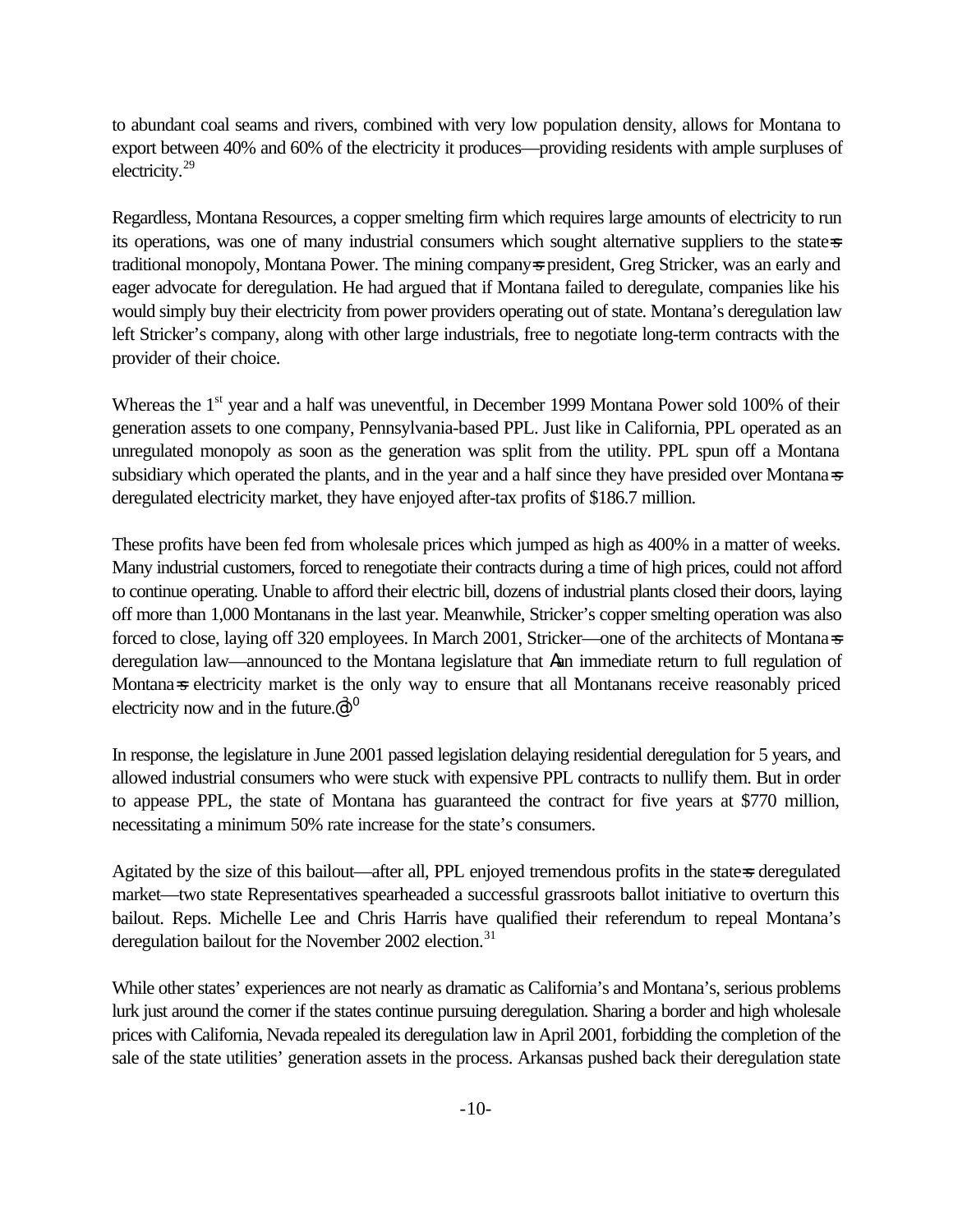date by a year in response to the California crisis. In Arizona, a judge ruled that deregulation violated the state's constitution, placing that state's restructioning on hold. In April 2001, New Hampshire's state government delayed the start of deregulation for several years. New Mexico, bowing to the fears that they could end up like California, delayed the start of their deregulation for five years. In May 2001, Oklahoma placed their deregulation laws on hold indefinitely. Oregon voted in June 2001 to delay deregulation for five months. In West Virginia, the legislature has so far failed to implement the necessary bills to enable the state's Public Service Commission to proceed with deregulating the state's electricity market. $32$ 

Of those states that are left, there are no deregulation successes. Of the states that passed deregulation legislation, only a handful (like Connecticut) actually changed their energy supply systems. And since these few are participants in a broader power pool with both wholesale and retail price controls, their system does not resemble a deregulated marketplace.

Some places, such as Washington, DC, negotiated low-priced long-term contracts as a condition of the sale of the utility's power plants. But when the contract expires in 2004, DC will have no leverage to negotiate another favorable contract.

Other "success" stories like Pennsylvania, retain strict retail price caps. In addition, all but one of the state's utilities still retain their generation assets, meaning the state continues to have a regulated monopoly. But the retail price caps are set to be removed beginning in 2004, at which point the state's consumers will be subject to an unregulated monopoly (it is significant to note that the one Pennsylvania utility which divested its generation assets has petition state regulators for a rate increase, as it can no longer afford to purchase overpriced electricity in the wholesale market).

Britain=s deregulated electricity market, often touted in America as a successful attempt, has been rife with similar problems. The Office of Electricity and Gas Markets found last year that collusion and price manipulation of Britain=s power pool was the norm. This uncompetitive behavior has translated into British consumers paying, on average, 70% more for their electricity than their American counterparts.

Should we be so surprised? Deregulation's failures are strikingly similar to other recently-deregulated industries with features comparable to the electricity industry. The Telecommunications Act of 1996 was supposed to usher in an era of competition and choice. Instead, the American economy is saddled with a dozen telecom multi-billion dollar bankruptcies, not to mention contracting revenues, highlighted by the \$50.6 billion fiscal year loss reported by JDS Uniphase in July 2001. Meanwhile, 91.5% of phone lines continue to be controlled by the old monopolies.<sup>33</sup>

Since Congress relaxed regulations for the cable TV industry in 1996, consumers are paying 35 percent more for the price of basic cable, and consolidations have resulted in six corporations presiding over 80% of the market.<sup>34</sup>

In a series of incremental deregulation orders, residential natural gas customers are reeling under high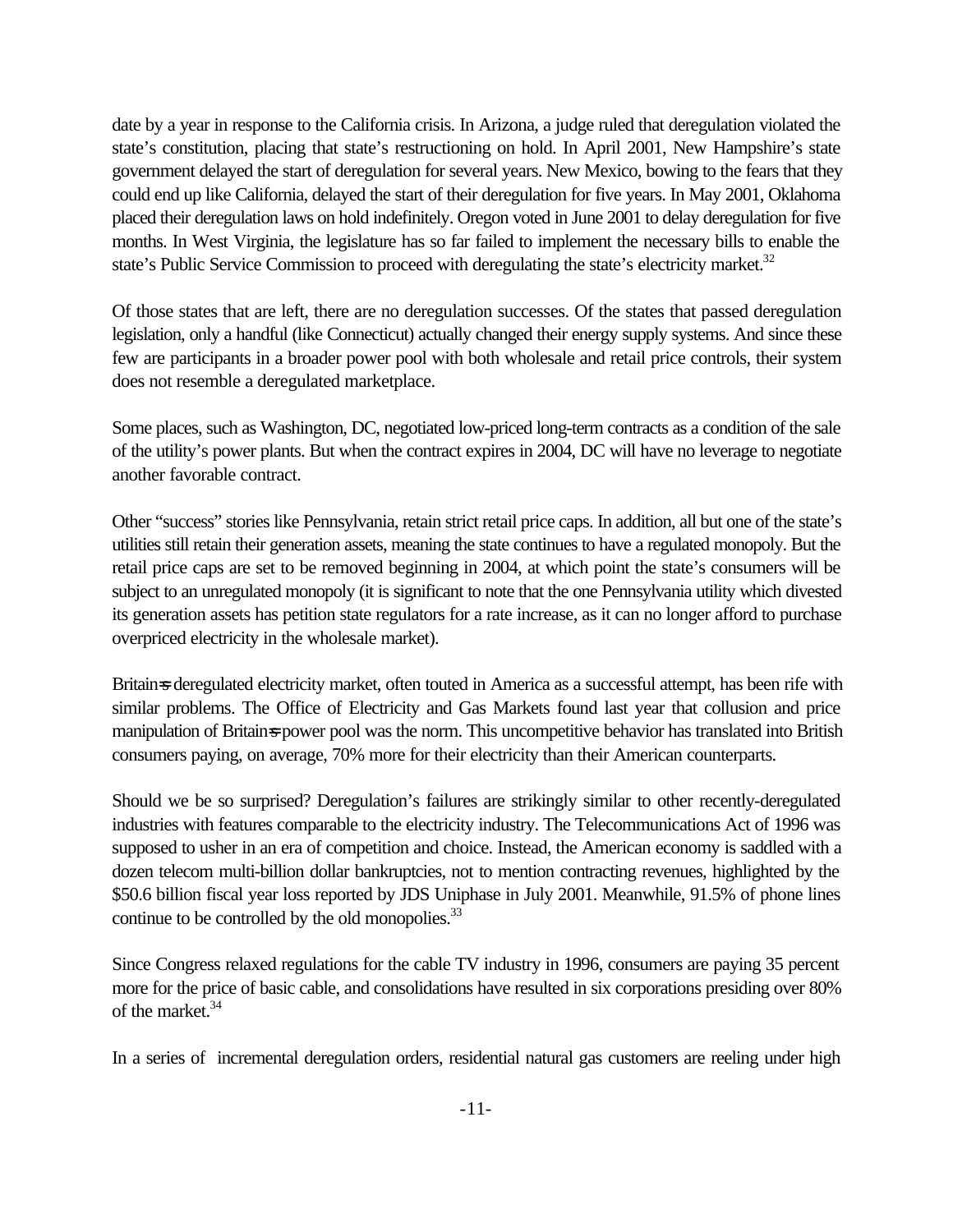prices. The federal government once enforced tight price controls on interstate natural gas pipelines. But with market pricing now firmly in control, the handful of pipeline and wholesale market traders dictate the price to residential consumers. Since the Wellhead Decontrol Act, natural gas wholesale prices have actually fallen. But the price at which natural gas is sold to residential consumers has skyrocketed, while prices sold to industrial and commercial consumers has fallen substantially.<sup>35</sup> For most economists, such overt price discrimination clearly indicates the existence of a noncompetitive market.

Just like these capital-intensive and transmission-constrained phone, cable and natural gas industries, true competition in deregulated electricity markets has not materialized.

### **Solutions To Protect Consumers**

 $\overline{a}$ 

The flaws in the cost-based rate system pale in comparison to the damage wrought by price gouging and unreliability under market-based rates. Most states with looming deregulation deadlines have made the prudent move to re-regulate. But for millions of American household and business consumers in states exposed to deregulation, the damage has been done. For those states, re-establishing regulatory authority over deregulated wholesale markets will be an expensive, but crucial step. It is important to note that those states that have experienced severe market power abuses in their wholesale deregulated markets— California, New York and Montana—have established State Power Authorities which have the ability to buy or build power plants. This solution—leveraging public control over generation—is crucial in order to return accountability to electricity markets. Encouraging municipally owned and controlled power is the key. Across America, the 2,000 communities with publicly owned power pay far less than those customers served by corporations. Los Angeles and the 29 other California public power communities were completely immune from the state's energy crisis because the city power companies had no incentive to price gouge their owners, who also happen to be their customers.

A federal role also exists. Increased transparency and swift enforcement of market rules, not less as is the trend under deregulation, is the only guarantee of producing markets accountable to consumers. Lawmakers, rushing to correct deregulation is failures, must exercise diligence not to make matters worse. A prime example is illustrated in the calls for a Afederalization<sup>®</sup> of America=s transmission grid. The failure to expand transmission capacity from a system designed to handle small loads between regional regulated monopolies to one capable of handling deregulation=s frenzied pace of trading is one valid explanation for supply constraints. But, prescribing both broad regulatory (through RTOs) and eminent domain authority for the federal government without addressing the utilities= monopoly control over transmission is a misdiagnosis. Nondiscriminatory, reliable access to the transmission grid at affordable prices can only be provided by consumer-owned, non-profit transcos.

 $1$  Can Electric Utility Restructuring Meet the Challenges it has Created?, by Richard A. Rosen. The Tellus Institute, November 2000, Page 10-11.